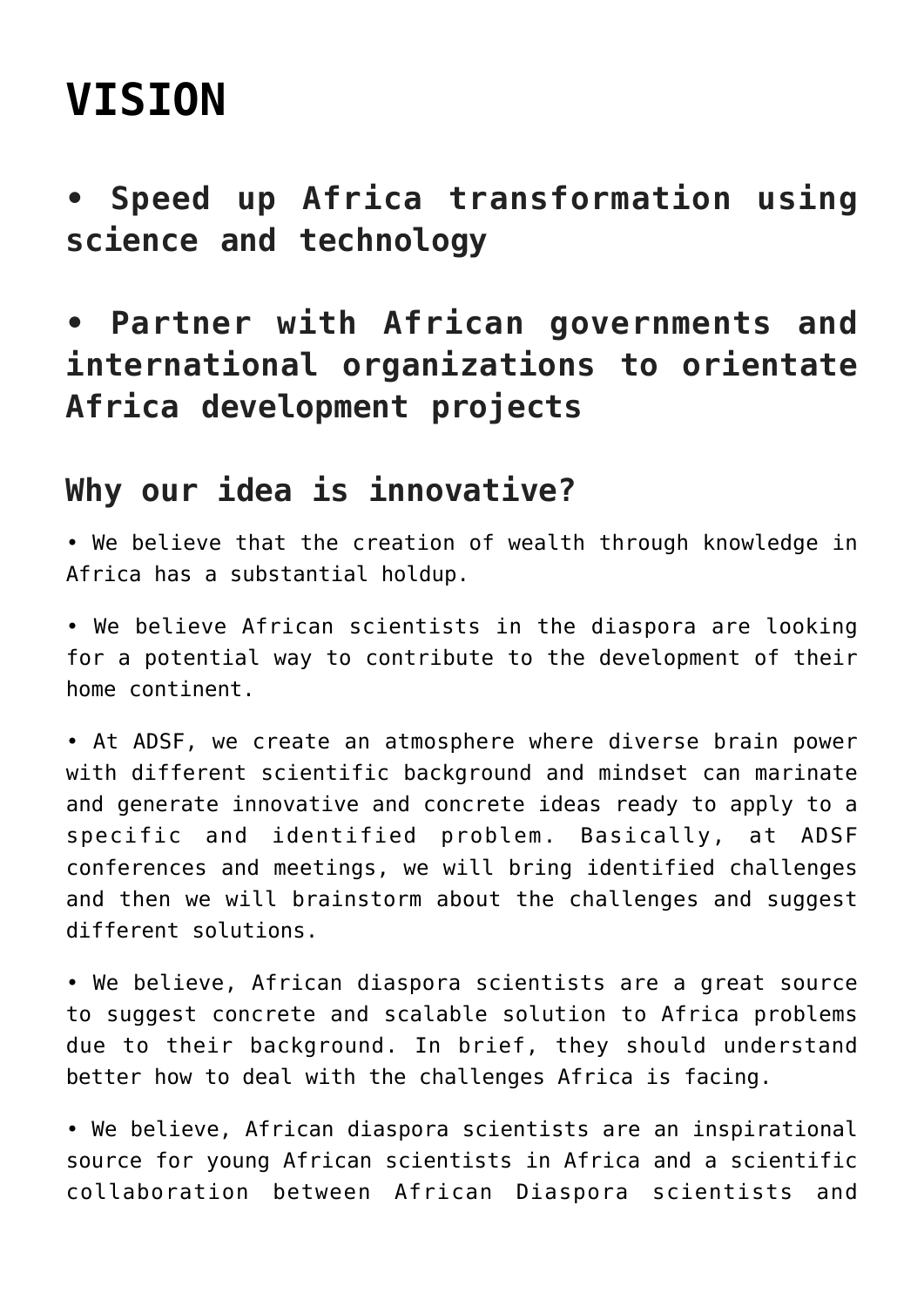scientists in Africa should illuminate excellent scientific collaboration and boost scientific research in Africa. We are looking for African scientists in the diaspora to inspire STEM candidates in the continent through a six-month period of mentorship program.

## **Personal statements about ADSF cofounders on the necessity to create ADSF**

We are part of thousands African high-ranked and selected students sent and paid to study abroad by African governments. The expectations from the governments were to send us abroad to get a strong training in science and then come back to change the fate of our countries and continent in science and technology.

Our initial goal was focused on helping our countries to thrive by working in optimal conditions required to perform excellent research. Once, abroad, we have discovered the working condition suitable for our career development which is difficult to find in our home countries currently.

As scientists, we have high ambitions to make discoveries in the competitive word of science and fulfill our scientific curiosities. As African, we are convinced that we could contribute to change the fate of our countries. Creating ADSF, is for us a bridge between our ambitions and convictions.

## **Why Africa's science deficit matters at global level?**

To make it simple, bacteria or virus do not have border for instance. A minimal distribution of science and technology knowledge in world is critical to efficiently face global challenges as climate change and disease outbreaks.